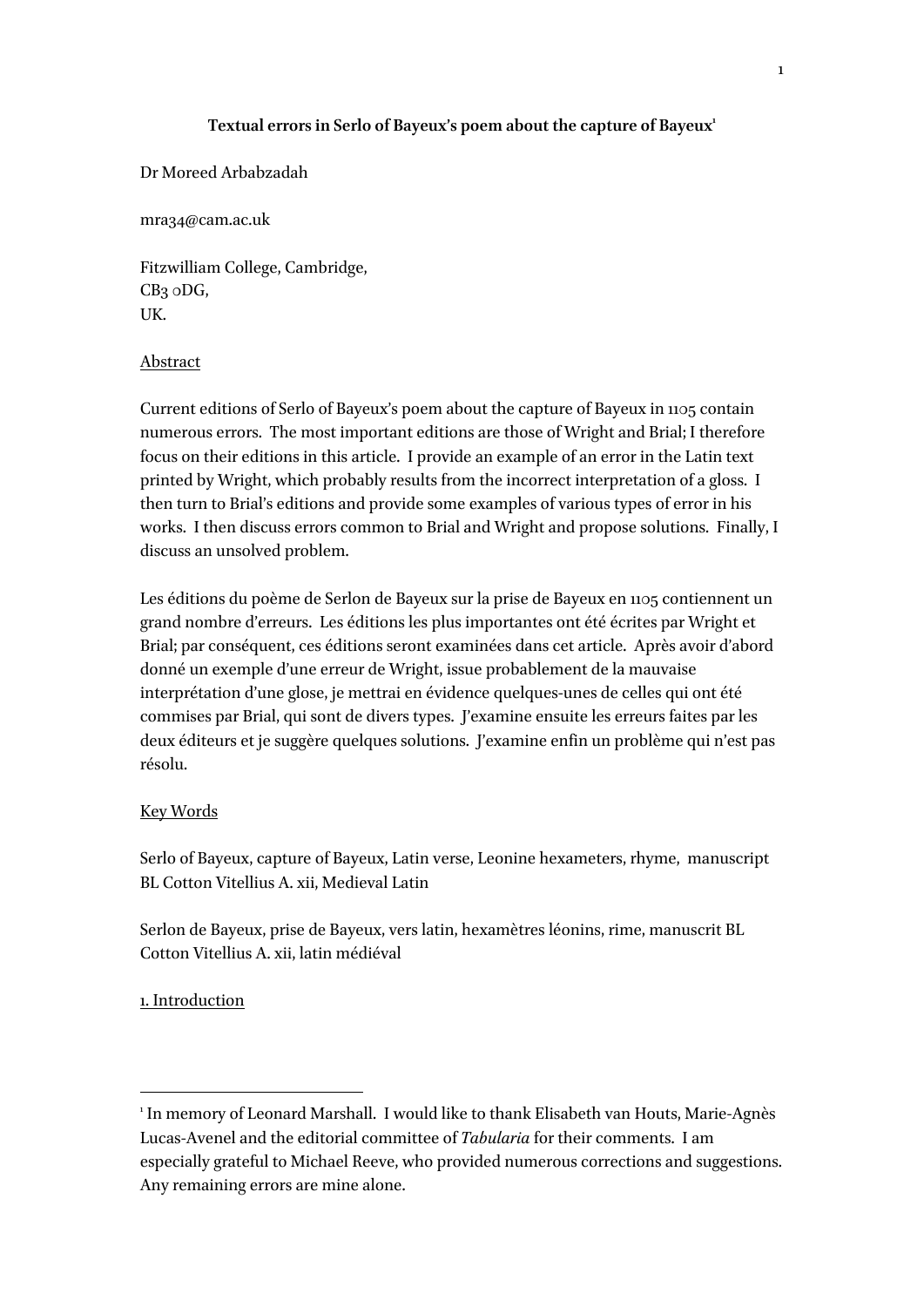No current edition of Serlo of Bayeux's poem on the capture of Bayeux is free from textual errors in the Latin. Some of these can be traced back to scribal errors in the ms, whilst others are due to subsequent editors. I will show why some readings are impossible or unlikely and attempt to suggest solutions to these problems.<sup>2</sup> By illustrating the deficiencies of the editions currently available, I hope to provide some justification for a new edition of Serlo's poetry, a project on which I am currently working with Edoardo D'Angelo and Marie-Agnès Lucas-Avenel.<sup>3</sup> I will give examples even of minor errors in current editions in order to provide an indication of the mistakes that mar them.

The poem is found in only one ms (BL Cotton Vitellius A. xii, fols. 110v-112v), in which it is introduced by the following rubric: *Incipiunt uersus Serlonis de capta Baiocensium ciuitate*. It is part of a short booklet (fols. 109-135) that was written *c*. 1200 and contains poems from the late  $\mathrm{XI}^\mathrm{th}$  and early  $\mathrm{XII}^\mathrm{th}$  centuries. $^4$  The hand is protogothic (though various other names, e.g. pregothic, have been proposed): <sup>5</sup> angularity is visible in, for example, the forms of *r*, *m*, *n* and *o*; the shaft of *a* is generally vertical; *f* and half-uncial (long and straight) *s* stand on the baseline; half-uncial *s* is the usual form, but uncial *s* is occasionally to be found in final position in short, abbreviated words; <sup>6</sup> both the uncial and half-uncial (upright) forms of *d* occur; there are two forms of *r*; both tironian *et* and the ampersand appear; abbreviations are relatively frequent, including *9* for *con*, *s;* for *sed*, ÷ for *est*, *c̄*for *cum* and  $\bar{n}$  for *non*; *de* is found with the *e* attached to the top of an uncial *d*, a XII<sup>th</sup> century development; <sup>7</sup> the general abbreviational mark is a superscript line that curves upwards on the right; the final downward stroke of *h* turns towards the left; *ct* and *st* are ligatured; minims have feet that hook upwards and to the right in a fine stroke; there is little evidence of biting; the punctuation marks found are the punctus (.) level with the baseline, the punctus versus (;), the punctus elevatus and (with a similar form) the punctus interrogativus; red and green are used for initials; damage to the top of each leaf makes it impossible to see whether the scribe has written above or below the top line. $^{\rm 8}$ 

The original poem must have been composed after the capture of Bayeux (April 1105) but before Serlo's death, which occurred between 1113 and 1122; if a duke referred to in the poem is Robert Curthose, then it must have been written before September 1106.<sup>9</sup> Of all the poems attributed to Serlo, this one is perhaps the most historically interesting and important, because it provides an eyewitness account of Henry I's conquest of Bayeux.

<sup>&</sup>lt;sup>2</sup> In all quotations from modern editions I have standardised the orthography (i.e. spellings and the use of capital letters), but I have left the editor's punctuation intact. In quotations from the ms I have classicised the orthography and adapted the punctuation.

<sup>3</sup> See also the article by D'Angelo and Lucas-Avenel in this volume of *Tabularia*.

<sup>4</sup> RIGG 1992, p. 150-151.

<sup>5</sup> See DEROLEZ 2003, especially p. 56-71.

 $6$  Cf. DEROLEZ 2003, p. 63-64.

<sup>7</sup> BISCHOFF 1990, p. 122.

 $8$  The move from writing above the top line to below it occurred in the XIII<sup>th</sup> century: see KER 1960.

<sup>&</sup>lt;sup>9</sup> VAN HOUTS 2014, p. 72.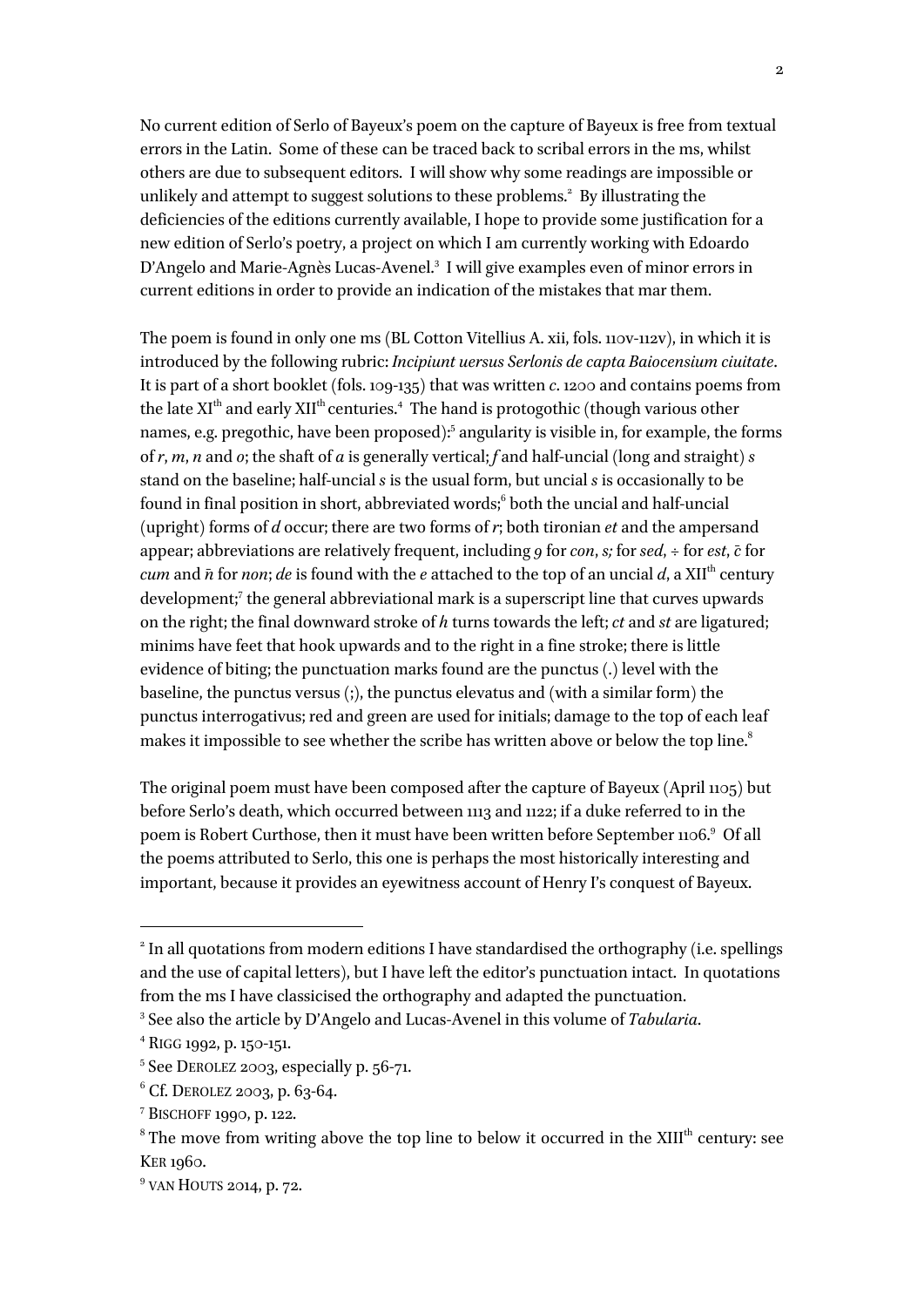Other poems attributed to Serlo are of interest for the study of the history of clerical marriage.<sup>10</sup>

The ms is mostly legible: it was damaged in 1731 by the fire that broke out at Ashburnham House in London, where the Cotton library was kept. The top of each leaf was damaged, rendering some lines partially or totally illegible. The poem consists of 339 Leonine hexameters arranged in two columns on each page: lines 1-20, fol. 110v, column 2; lines 21- 62, fol. 111, column 1; lines 63-104, fol. 111, column 2; lines 105-146, fol. 111v, column 1; lines 147-188, fol. 111v, column 2; lines 188-229 (line 188 is repeated by the scribe), fol. 112, column 1; lines 230-271, fol. 112, column 2; lines 272-313, fol. 112v, column 1; lines 314-339, fol. 112v, column 2. Unlike the dactylic hexameter of Classical Latin, the Leonine hexameter rhymes the two syllables preceding the caesura in the third foot with the final two syllables of the line, e.g. *corde fero tristi quod tam cito capta fuisti* (line 1)." In this poem there is always a masculine caesura in the third foot.<sup>12</sup>

The two most important editions of the Latin text are BRIAL 1833 and WRIGHT 1872. The editions of Pillet and Pluquet are both based on BRIAL 1827. PLUQUET 1829 is directly based on BRIAL 1827,<sup>13</sup> whilst PILLET 1839 is based on PLUQUET 1829 (and is therefore indirectly based on BRIAL 1827).<sup>14</sup> BRIAL 1833 includes some extra notes but is otherwise almost identical to BRIAL 1827. I therefore use 'Brial' to signify the consensus of the 1827 and 1833 editions. BRIAL & DELISLE 1880 is identical to BRIAL 1833. Of all these editions, only PLUQUET 1829 offers a translation (into French). BÖHMER 1897 discusses various poems attributed to Serlo; with regard to the poem on the capture on Bayeux, Böhmer notes numerous discrepancies between WRIGHT 1872 and BRIAL & DELISLE 1880. He sometimes indicates his objection to a reading by adding an exclamation mark in parentheses after it; he rarely offers any explanations or comments.<sup>15</sup>

Wright's edition does not print line numbers, so I have added them myself. Note that the line numbers in Brial's editions differ from the ones I have added to Wright's edition after line 255 (see below for an explanation for the discrepancy). Where the line numberings of Wright and Brial diverge, I use square brackets, e.g. [328], to represent the line number in Brial's editions; line numbers without brackets correspond with the ms and Wright.

<sup>&</sup>lt;sup>10</sup> See, for example, VAN HOUTS 2014.

<sup>&</sup>lt;sup>11</sup> See D'ANGELO 2014 for a discussion of Serlo's hexameters. See RIGG 1996 for a very brief overview of Medieval Latin metrics. More detailed discussions can be found in the following: RIGG 1992, p. 313-329; NORBERG 1958 (in French); NORBERG 2004 (an English translation of NORBERG 1958, with a new introduction by Jan Ziolkowski); LEONHARDT 1989.

<sup>&</sup>lt;sup>12</sup> D'ANGELO 2014, p. 312.

<sup>&</sup>lt;sup>13</sup> PLUQUET 1829, p. 140.

<sup>&</sup>lt;sup>14</sup> PILLET 1839, p. 5.

<sup>15</sup> BÖHMER 1897, p. 717.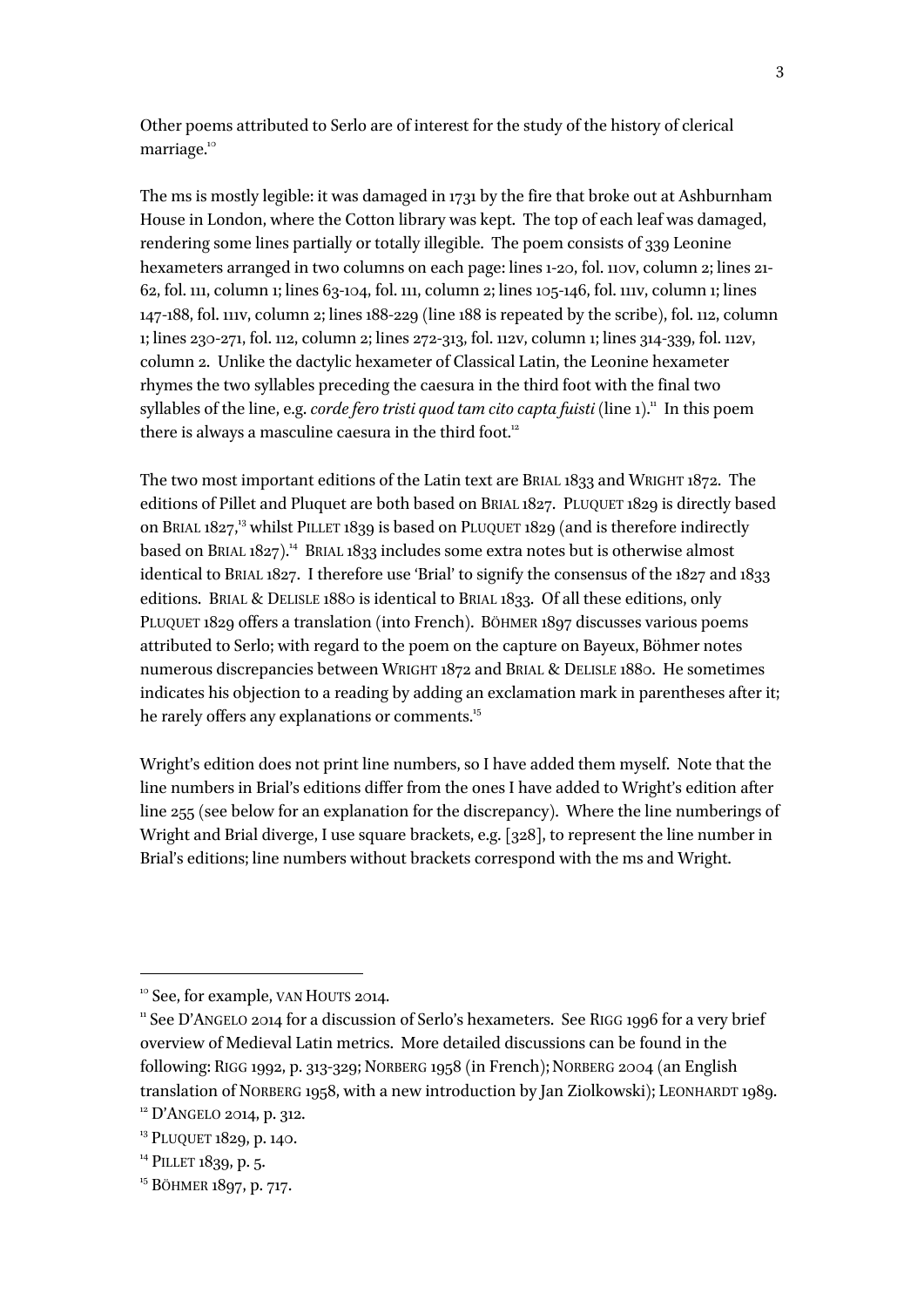Appendix 2 of VAN HOUTS 2014 contains full references (citing mss, editions and secondary literature) for nine poems attributed to Serlo.<sup>16</sup> In Appendix 3 of VAN HOUTS 2014 I offered a new text and translation of this poem, as well as brief textual notes that sometimes cover points that will be discussed below.<sup>17</sup> The opinions in this article supersede those earlier ones.

# 2. Errors in Wright's edition

George Rigg quotes Sidney Lee's judgement that much of Wright's "work was hastily executed, and errors abound, but his enthusiasm and industry were inexhaustible"; Rigg specifically mentions that Wright sometimes transcribes the ms incorrectly.<sup>18</sup> The following reading appears to be an example of this phenomenon:

Wright 329 *et pretio dantis, uel doni me decorantis.*

"(clothes doubly welcome to me,) because of the worth of my benefactor or of the gift adorning me."

Wright sees that something is wrong: "So the MS apparently". 19 The previous line has *causa duplici mihi gratum*, "(clothes) welcome to me for a double reason". Hence *uel* is out of place here, since the clothes are welcome not for either one reason or a different reason, but for both reasons. Long before Wright, however, Brial had printed the following text (which Böhmer subsequently supported):<sup>20</sup>

Brial 329 [328] *et pretio dantis, tunicae quoque me decorantis.*

"(clothes doubly welcome to me,) because of the worth of my benefactor and of the cloak adorning me."

Wright's error is easily explained by an examination of the ms, which presents the following text (which I have redrawn):

# $t$  done TUNICE.

Clearly *doni* is written by the scribe as a gloss introduced by an abbreviation for *uel*. Since *uel doni* was able to replace *tunicae quoque* without making the line metrically impossible, *tunicae quoque* was replaced in the transcription provided to Wright.

 $16$  VAN HOUTS 2014, p. 81-85.

<sup>&</sup>lt;sup>17</sup> VAN HOUTS 2014, p. 86-105.

<sup>&</sup>lt;sup>18</sup> RIGG 1977, p. 115.

<sup>&</sup>lt;sup>19</sup> WRIGHT 1872, p. 251.

<sup>&</sup>lt;sup>20</sup> BÖHMER 1897, p. 717.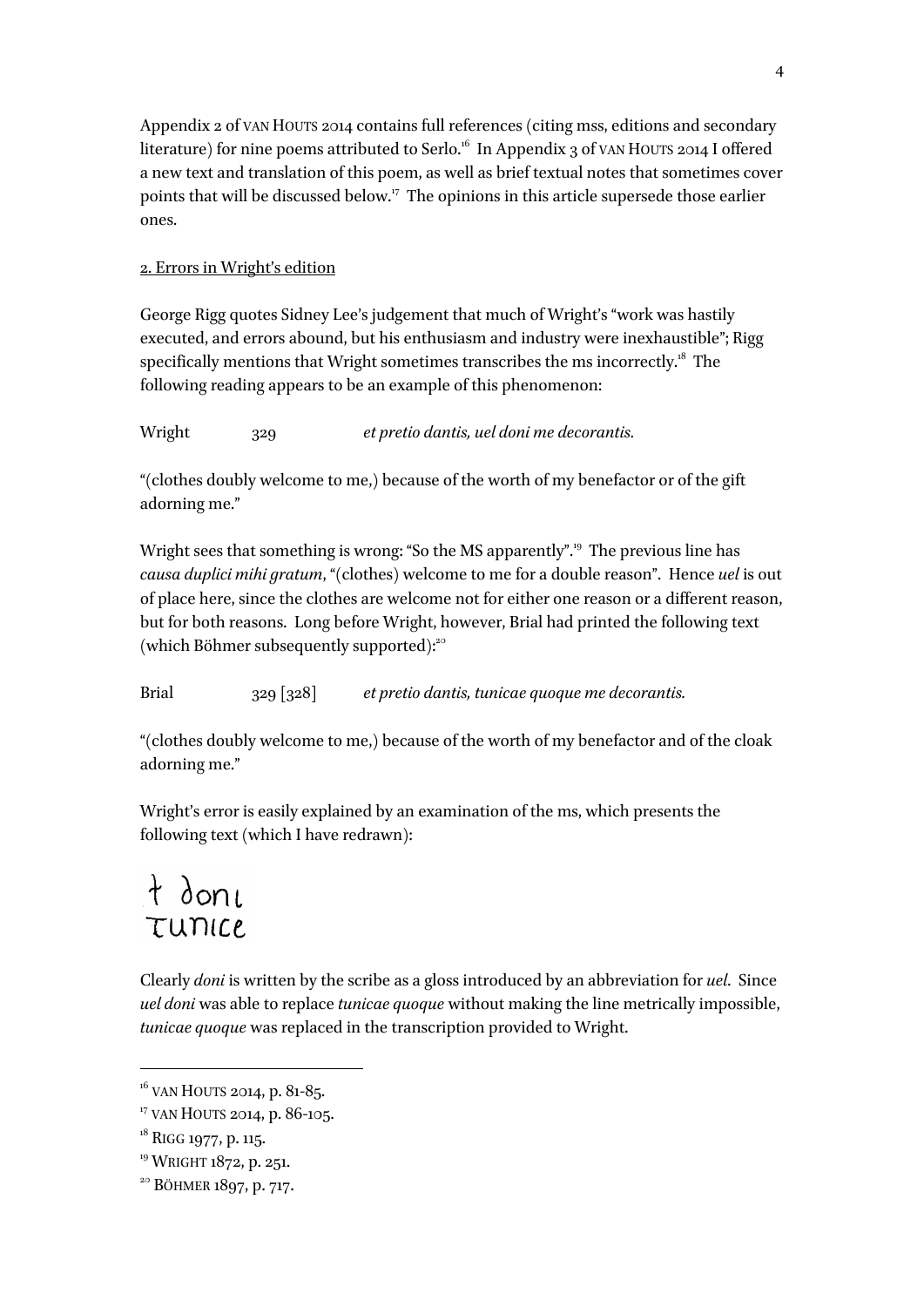It is odd, however, for the general term (*doni*) to be used to gloss the specific term (*tunicae*). The reverse would be more common, since *tunicae* explains what the *doni* is. The sense would also be improved by having *dantis* contrasted with *doni*. Perhaps Serlo wrote *doni quoque*, after which *doni* was glossed as *tunicae*; the scribe of the Cotton ms could then have swapped the positions of *doni* and *tunicae*.

The comment by Wright interestingly suggests that he did not examine the ms himself. Presumably he was relying on the report of someone else: when he examined their transcription, he was not able to be sure that it was incorrect, since he could not examine the ms himself. Doubting the text, he therefore added a comment in order to indicate that he did not entirely believe the transcription.

#### 3. Errors in Brial's editions

Since the failings of Wright's editions are already well known, I turn now to some of the errors in the editions by Brial.

(i)

Brial 81 *nam re sic gesta (et potior mors esset honesta)*

Line 81 in this form seems unlikely for two reasons.<sup>21</sup> Firstly, the elision in this position in the line is unparalleled in the rest of the poem. In fact the only other clear example of elision is in line 141 (*quando est multorum conuersio facta uirorum*, "when the conversion of many men was accomplished").<sup>22</sup> Given how rare elision is in this poem it would be wise to be sceptical about line 81. Secondly, it is worth noting that the elision in 81 affects the final syllable of *gesta*, which forms the rhyme with *honesta*. Should we therefore emend this line? In fact emendation is unnecessary, because an examination of the ms reveals that *et* was not present in the first place. There is, however, a punctuation mark between *gesta* and *potior*: obviously this mark was misread as an abbreviation for *et*. Böhmer sees that the elision here is problematic and that *et* needs to be deleted, but clearly does not know that the ms does not have *et*. <sup>23</sup> The text as it stands makes perfect sense:

| ms | 79 | plebs Baiocarum, nimis esse probat tibi carum |
|----|----|-----------------------------------------------|
|    | 80 | uitae mortalis cursum trepidatio talis.       |
|    | 81 | nam re sic gesta potior mors esset honesta.   |

<sup>21</sup> The difference in vowel length (*gestā*…*honestă*) is not a problem. Rhymes such as *uultĭs*…*multīs* and *prōnus*…*bŏnus* are perfectly acceptable in Leonine hexameters: see RIGG 1992, p. 315 and STRECKER 1968, p. 76.

<sup>&</sup>lt;sup>22</sup> There is another example ( $275$  *o armis*), but I believe that this should be emended (see below). On elision in Serlo's poetry, see D'ANGELO 2014.

<sup>23</sup> BÖHMER 1897, p. 717.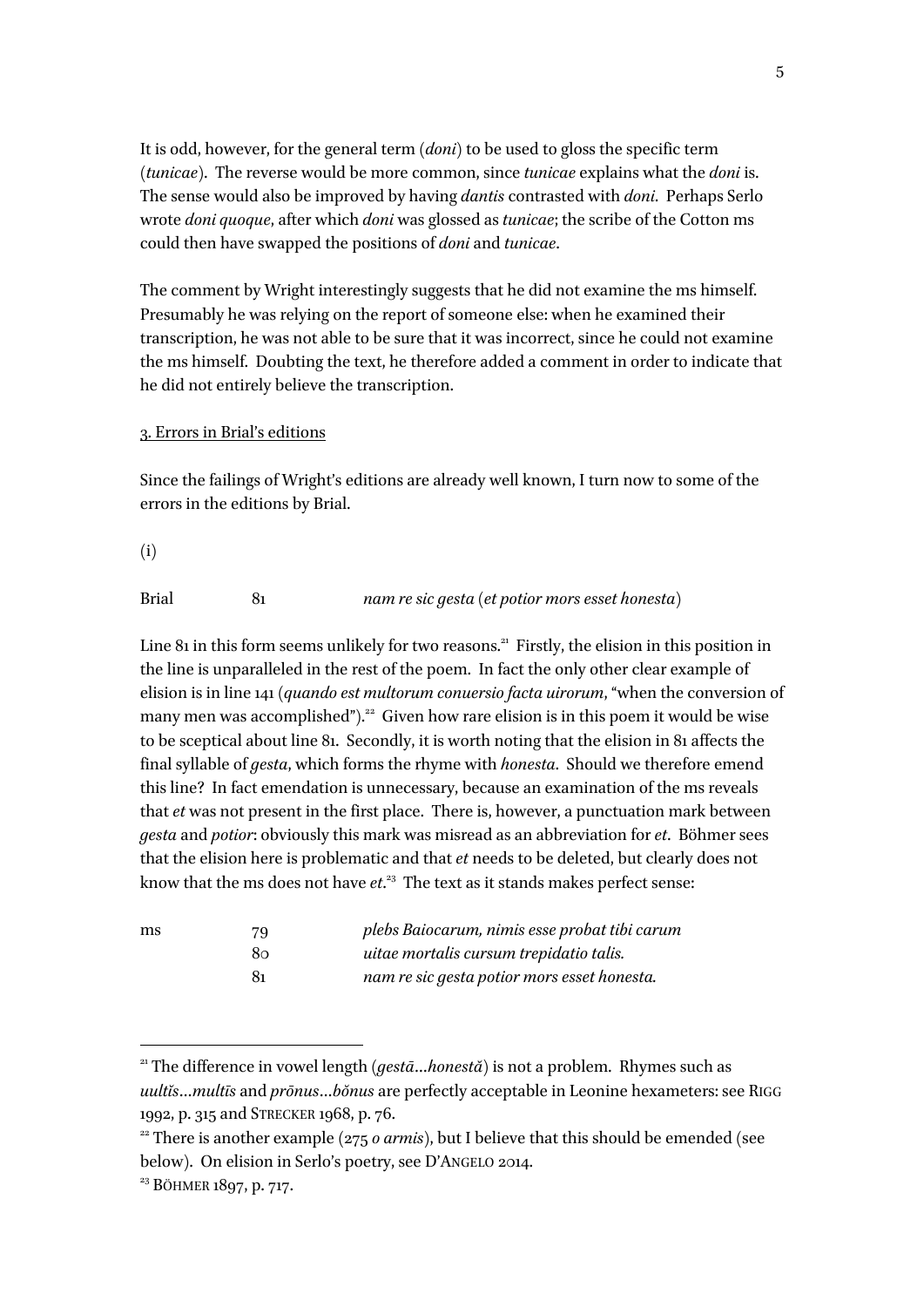"People of Bayeux, such fear proves that this mortal life is too dear to you. An honest death would be better than acting like this."

(ii)

Brial 187 *ergo sacrati, metuebant qui prius uri,*

Brial comments that *sacrati* must be corrupt because it should rhyme with *uri*, so he suggests that perhaps the text should read *sacraturi*. 24 Böhmer uses an exclamation mark to show his objection to *sacrati*. 25 The conjecture *sacraturi* is unnecessary, since the ms has *securi*, not *sacrati*:

| ms | 187 | ergo securi, metuebant qui prius uri,         |  |
|----|-----|-----------------------------------------------|--|
|    | 188 | sacra reliquerunt loca quam citius potuerunt. |  |

"So (the clergy), who previously feared being burned, safely left the sacred places as quickly as possible."

## (iii)

I will now examine examples of metrically-impossible readings in Brial.

| <b>Brial</b> | 50 | <i>pulsabatque fores, ut  interiores</i> |
|--------------|----|------------------------------------------|
|              |    | depraedaretur, si copia forte daretur.   |

In a note he suggests that *recessus* could fill the gap in the ms; <sup>26</sup> *recessus* is repeated in later works, but does not scan and so must be abandoned.

> – – | – ⏑ ⏑ | – ⏑ ⏑ | – – | – ⏑ ⏑ | – – 50 *pulsabatque fores, ut recessus interiores*

This would only scan if *ut* were treated as short before *r-*, which is not possible. The blank space in the ms after *ut* is approximately 11 letters and/or spaces wide. This could be filled by a word approximately nine letters in length, preceded and followed by a space. This would fill the gap, but there is nothing to guarantee that only one word has been lost, or indeed that the gap is the same size as whatever appeared in Serlo's original text. There is little that can be done beyond the suggestion of a metrically-suitable conjecture that would fit the context: we need (at least) a noun for *interiores* to modify. Various suggestions that would scan have been made: Pillet prints *ut … interiores* and notes

<sup>24</sup> "Mendose scripta vox; sed quomodo corrigenda ut consonet ultimis versus syllabis *uri*? forte *sacraturi*." (BRIAL 1833, p. xciv).

<sup>&</sup>lt;sup>25</sup> BÖHMER 1897, p. 717.

<sup>26</sup> "Forsan *recessus*." (BRIAL 1833, p. xcii).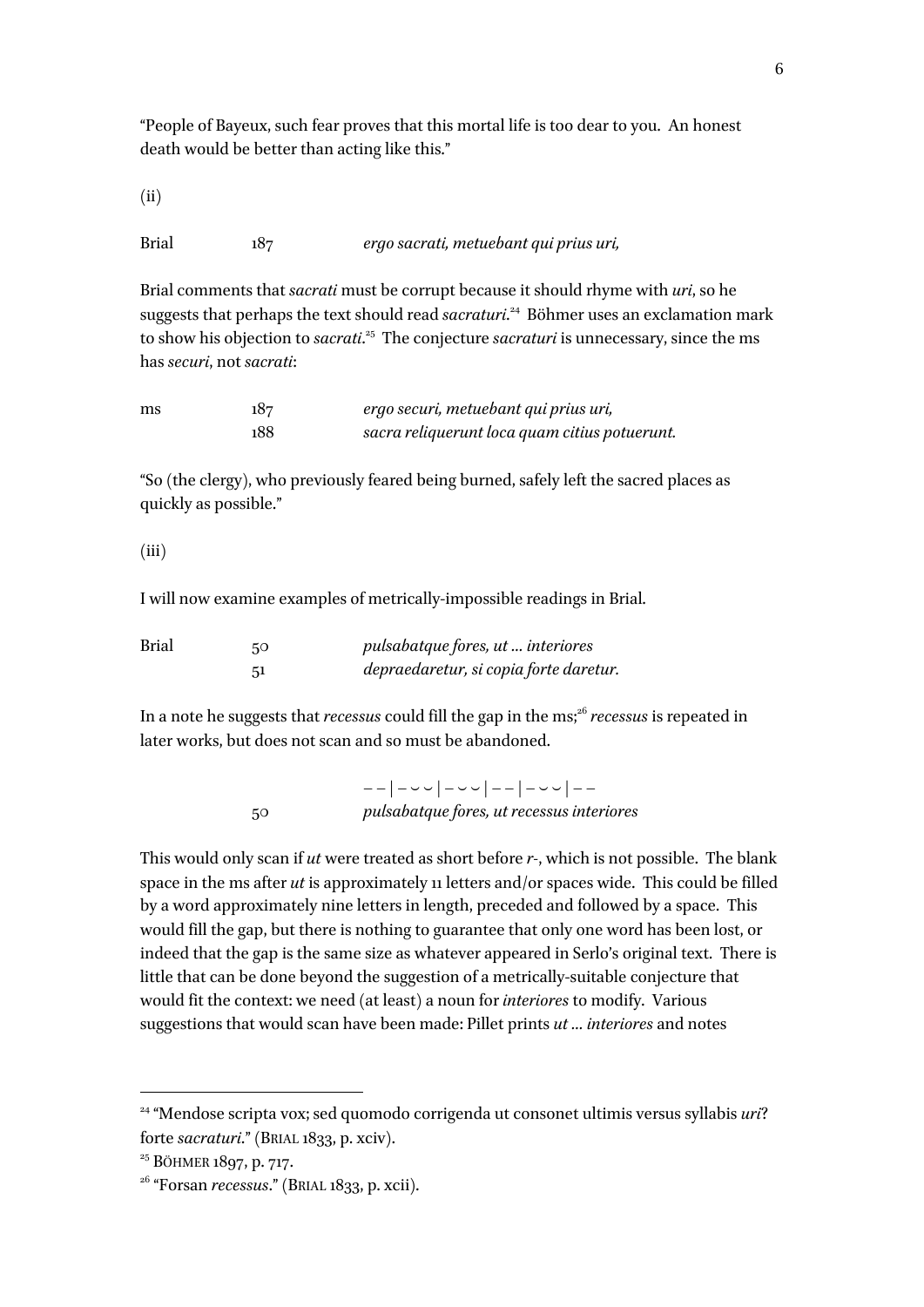"fortasse *sedes* vel *partes*".<sup>27</sup> Reeve offers *gazas*. I have previously suggested *census* as an option: cf. the use of *census* earlier in the poem (34-35 *ardet succensus qui per mala plurima census/ accumulatus erat, si quis bene singula quaerat*).28 It is worth noting that Wright prints *ut recessus interiores*, commenting that it is damaged in the ms, but without attributing *recessus* to Brial.<sup>29</sup>

 $-\sim -$ 

(iv)

Brial 95 *litibus atque minis sit per haec tempora finis,*

Brial's text does not scan and clearly results from an abbreviation being misunderstood during transcription. The ms has the correct reading:

ms 95 *litibus atque minis sit post haec tempora finis,*

"let there be an end after this to quarrels and threats"

(v)

 – ⏑ ⏑ | – – | – – | ⏑ Brial 225 *pace caret uenter; pugnat is indesinenter*

Note that *indesinenter* (which Böhmer supports) cannot be correct,<sup>30</sup> since a cretic cannot occur in any position in a hexameter:

 $- - \sqrt{2}$ *indesinenter*

Clearly *pugnat is* would be metrically impossible in the position in which it appears. Once again, we have transcription errors:

ms 225 *pace caret uenter, pugnans indeficienter*

"(Until it purges itself, just as so heavy a load urges,) my stomach lacks peace, fighting incessantly"

(vi)

 $\overline{a}$ 

 $-\cup$   $-\cup$ Brial 232 *est itaque nudo uehemens mihi sollicitudo,*

<sup>&</sup>lt;sup>27</sup> PILLET 1839, p. 7.

<sup>&</sup>lt;sup>28</sup> VAN HOUTS 2014, p. 88.

<sup>&</sup>lt;sup>29</sup> WRIGHT 1872, p. 243.

<sup>&</sup>lt;sup>30</sup> BÖHMER 1897, p. 717.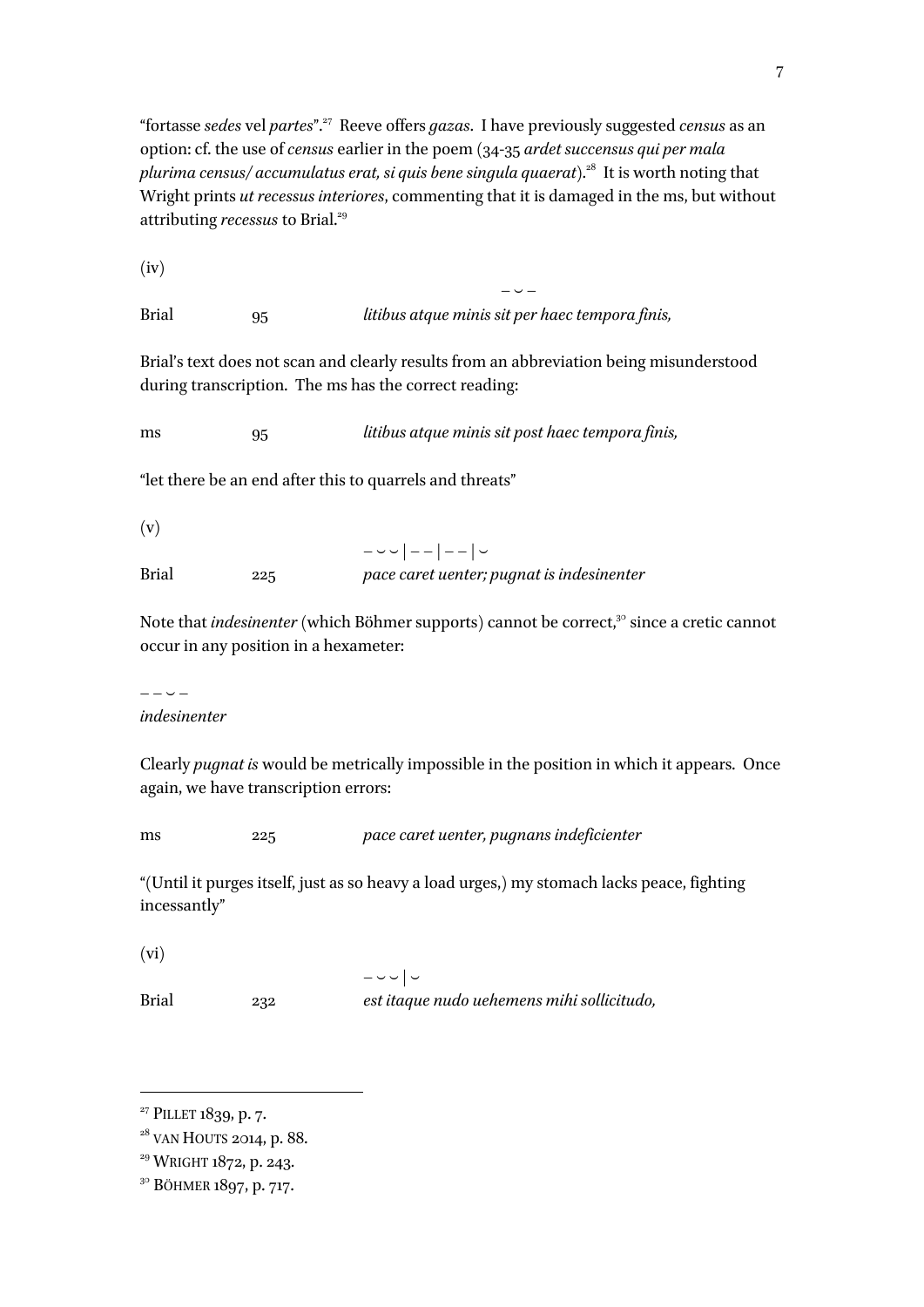Again, Brial's text is implausible (-*que* would have to scan as a heavy syllable here) and is clearly the result of an incorrect transcription:

ms 232 *est etiam nudo uehemens mihi sollicitudo,*

"There is another great source of anxiety for me in my state of destitution"

Böhmer uses an exclamation mark to show his objection to *itaque nudo*, but does not provide a correction.<sup>31</sup>

(vii)

At one point Brial omits an entire line from the ms (as noted by Böhmer),<sup>32</sup> resulting in a difference in line numbering (as I have mentioned above):

| <b>Brial</b> | 254                 | fias mendicus, tibi non remanebit amicus.    |
|--------------|---------------------|----------------------------------------------|
|              | $\lceil 255 \rceil$ | qui mihi cognati fuerant, mutatio fati,      |
|              | $\lceil 256 \rceil$ | quae censum laesit, facit ut cognatio desit. |
| ms           | 254                 | fias mendicus, tibi non remanebit amicus.    |
|              | 255                 | non ipsi curant mala me quaecumque perurant, |
|              | 256                 | qui mihi cognati fuerant; mutatio fati,      |
|              | 257                 | quae censum laesit, facit ut cognatio desit. |

This is presumably an error, since he does not comment on the omission.

(viii)

At line 263 [262] Brial has *nihil* where the ms reads *caret*. 33 This is presumably dittography caused by the presence of *nil* later in the line:

| <b>Brial</b> | $262 \, [261]$<br>$263 \, [262]$ | ut locuples fiam non exercebo sophiam;<br>hac mercede labor nihil, hac nil arte lucrabor.  |
|--------------|----------------------------------|--------------------------------------------------------------------------------------------|
| ms           | 262<br>263                       | ut locuples fiam, non exercebo sophiam:<br>hac mercede labor caret; hac nil arte lucrabor. |

We should also emend *hac mercede labor* to *hic mercede labor*, since the connection between *labor* and *exercebo sophiam* is otherwise unclear : "I will not use wisdom to become rich: such efforts are without reward; I will not profit in this way."

<sup>&</sup>lt;sup>31</sup> BÖHMER 1897, p. 717.

<sup>32</sup> BÖHMER 1897, p. 717.

<sup>&</sup>lt;sup>33</sup> Böhmer notes that here Brial differs from Wright, but gives no sign as to the correct reading (BÖHMER 1897, p. 717).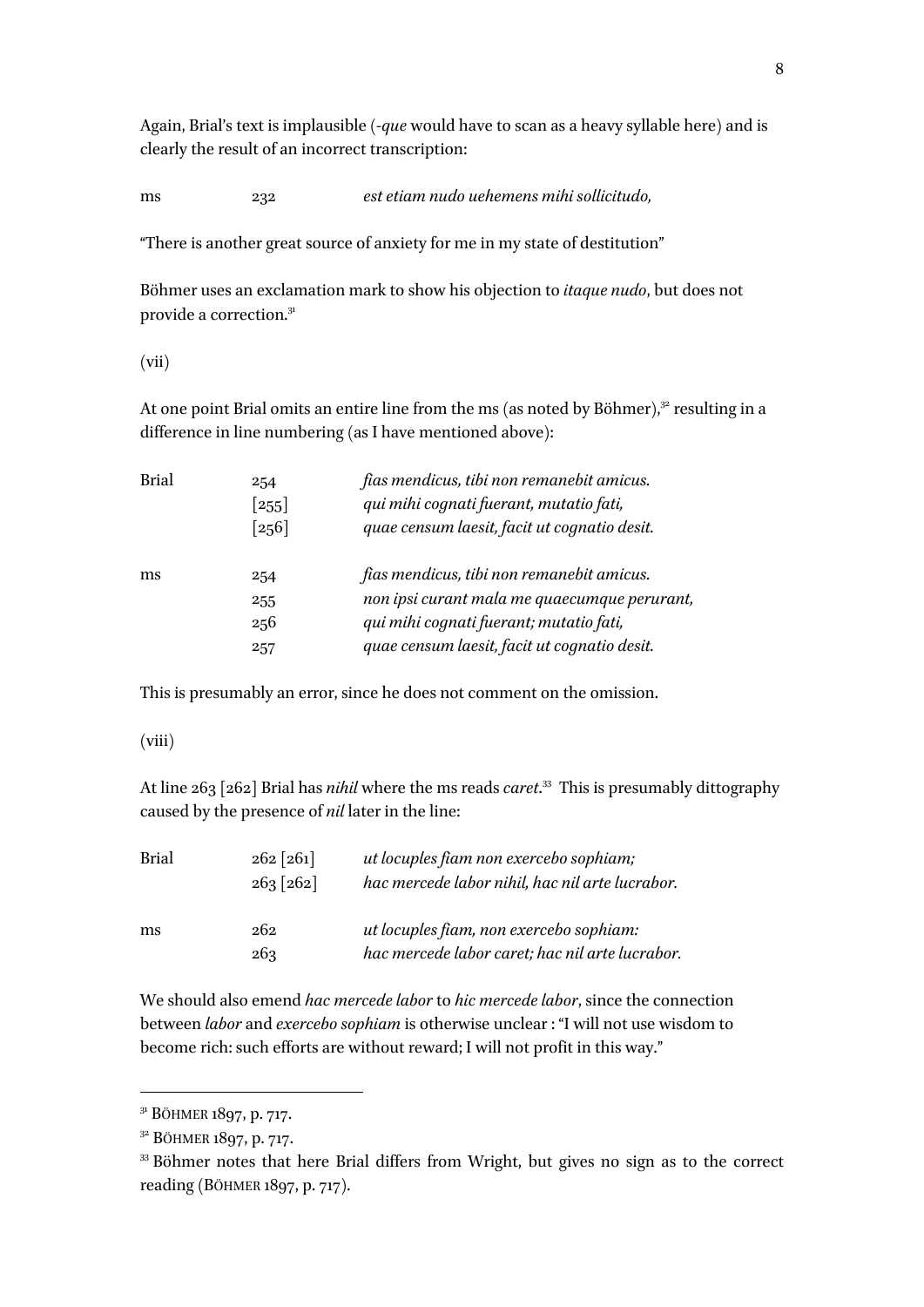$(ix)$ 

Brial's editions are also not entirely clear when it comes to recording conjectures. In line 45 the ms has *properauit*, which would not scan, but Brial prints *properant*, which is clearly the correct reading (as recognised by Böhmer):<sup>34</sup>

| ms           | 44 | tunc clausae milia gentis,                     |
|--------------|----|------------------------------------------------|
|              |    | $         -$                                   |
|              | 45 | tacta metu mortis, properauit erumpere portis; |
| <b>Brial</b> | 44 | tunc clausae milia gentis,                     |
|              |    |                                                |
|              | 45 | tacta metu mortis, properant erumpere portis;  |

"At that point, the thousands of people shut inside rush to leave through the doors, moved by their fear of death"

## (x)

In line 198 the metre shows that something is missing:

 $-\sim |-\sim$ ms 198 *huius odore me paene uomendo rigaui,*

Brial cleverly reads *odore graui me* and by the simple addition of *graui* restores the metre and the rhyme:

 $-$ Brial 198 *huius odore graui me paene uomendo rigaui,*

His solution is elegant because it is easy to see how a scribe would miss *graui* in line 198 due to the appearance of *granis* in the line above it (line 197):

| <b>Brial</b> | 196 | nescio si nostis; sed ego noui, quia, tostis  |
|--------------|-----|-----------------------------------------------|
|              | 197 | compositus granis, uix transit guttura panis. |
|              | 198 | huius odore graui me paene uomendo rigaui,    |

"I do not know if you know; but I have learned that bread made from burnt grain scarcely passes through the gullet. I almost spewed forth vomit at the acrid smell of it"

Yet neither *graui* nor *properant* is marked as a conjecture. I have not necessarily included every possible example; but it should be clear that Brial does not consistently record

<sup>34</sup> BÖHMER 1897, p. 717.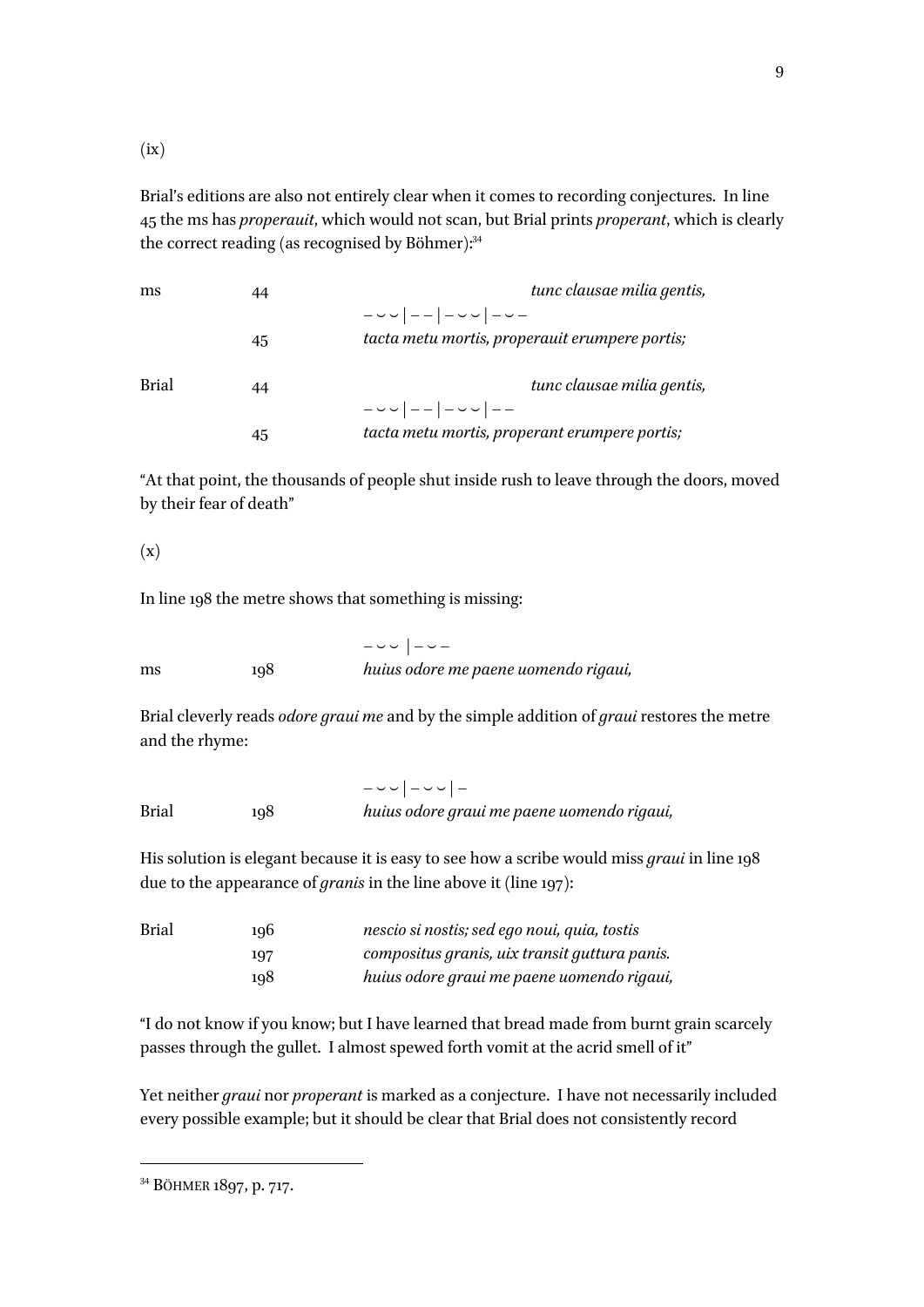whether he is using a ms reading or his own conjecture. This is unfortunate, because he often deserves credit for the intelligent solutions that he has proposed. As I have also shown, however, he not infrequently prints a text that is manifestly incorrect, and these errors often result from simple misreadings of the ms.

 $(xi)$ 

On at least one occasion Brial makes an error that I cannot explain. At the end of line 278 [277] he has *aeternum*:

Brial 278 [277] *qui grandem quaestum, nomenque merentur aeternum.*

This is the text as it appears in BRIAL 1827 and BRIAL 1833, yet in the later edition he adds a comment noting that it should be emended to *honestum* ("Mendosissima lectio: scribendum profecto erat *honestum*"), although he still prints *aeternum* in the text. 35 Böhmer gives an incorrect line number (279) and uses an exclamation mark to signal that *aeternum* is wrong.36 The ms has the correct reading, *honestum*:

| ms | 277 | nil illis gratum profert facundia uatum          |
|----|-----|--------------------------------------------------|
|    | 278 | qui grandem quaestum nomenque merentur honestum. |

"The eloquence of poets offers nothing pleasing to those who deserve great riches and an honoured name."

4. Errors found both in Brial's editions and in Wright's edition

There are times when neither the ms nor Wright nor Brial provides an acceptable reading.

(i)

 $\overline{a}$ 

At line 322 the ms (followed by Wright) provides an unmetrical text:

 $-\sim$ ms 322 *pectesi leni fieret prece uatis egeni,* 323 *non tot ei grates deberet reddere uates;* 

Line 322 [321] begins with *puta* in Brial, although he comments that the text here seems corrupt: 37

 $\overline{\phantom{a}}$ Brial 322 [321] *puta si leni fieret prece uatis egeni,*

<sup>&</sup>lt;sup>35</sup> BRIAL 1833, p. xcvi.

<sup>&</sup>lt;sup>36</sup> BÖHMER 1897, p. 717.

<sup>&</sup>lt;sup>37</sup> "Videtur hic mendum aliquod irrepsisse." (BRIAL 1833, p. xcvii).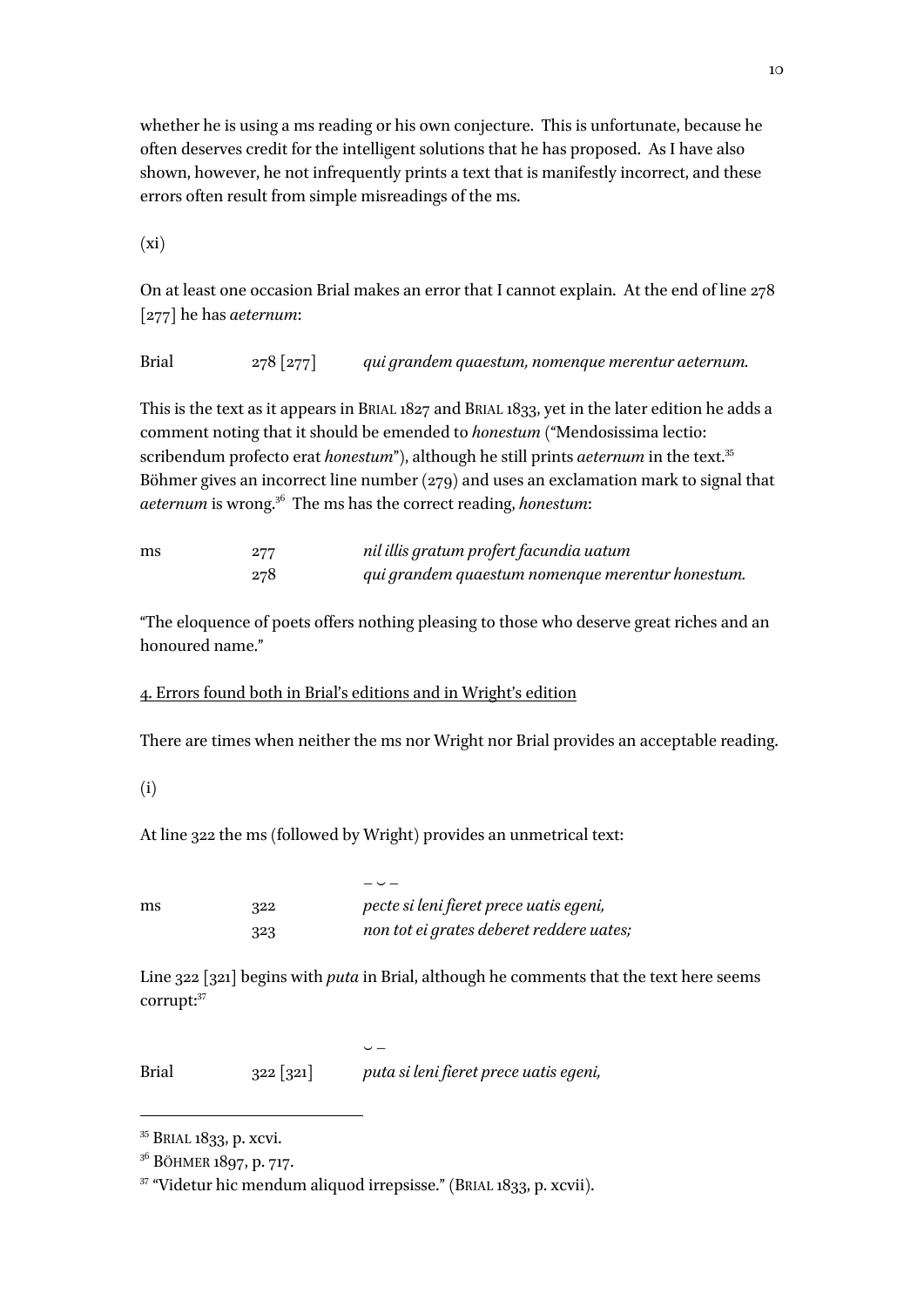### 323 [322] *non tot ei grates deberent reddere uates:*

He is indeed correct, since *puta* could not scan in this position. He presumably takes *pŭta*  to be an imperative from the verb *puto* with the meaning 'think, consider'. The reading of the ms is no better (*pecte*'comb', as in 'comb your hair', an imperative from *pecto*). Böhmer notes (with his customary exclamation mark) that Brial's *deberent* (for which the ms has the correct reading, *deberet*) and *puta* are incorrect; he suggests *pectore*for *puta*, 38 which could work if taken with *leni* and understood as referring to the person to whom Serlo owes a debt:<sup>39</sup>

| 320 | et tamen est unus, cui magnum debeo munus:            |
|-----|-------------------------------------------------------|
| 321 | nam mihi sponte dedit, quod honestum mens mea credit. |
| 322 | pectore si leni fieret prece uatis egeni,             |
| 323 | non tot ei grates deberet reddere uates:              |
| 324 | non gratis dantur, prece munera si qua parantur.      |

"And there is however one person to whom I owe a great service, because he gave things to me of his own accord: that is something I consider honourable. If it were being done with a gentle heart at the request of a poor poet, the poet would not owe him so much gratitude: gifts are not given for nothing, if they are in any way obtained by request."

 $(ii)$ 

At line 333 the ms (followed by Brial and Wright) reads as follows:

333 *qui famat, seruat, laudesque merentis aceruat,*

The verb *famat* is unusual, since Serlo mostly uses vocabulary attested in Classical Latin; in this poem there do not appear to be any other examples of verbs that are only attested in Late Latin. A simple change would remove *famat*:<sup>40</sup>

| Reeve | 332 | reddam thesaurum qui gemmas uincit et aurum, |
|-------|-----|----------------------------------------------|
|       | 333 | qui famam seruat laudesque merentis aceruat, |

"I will give him in return a treasure better than gems and gold, one which preserves a deserving person's reputation and increases their praise"

(iii)

<sup>38</sup> BÖHMER 1897, p. 717. He says nothing more of *deberent*.

<sup>39</sup> I no longer support my previous suggestion, *pactum* (VAN HOUTS 2014, p. 104).

<sup>40</sup> Credit is due to Prof. Reeve for the identification of *famat* as a corruption and the proposal of *famam* as a solution.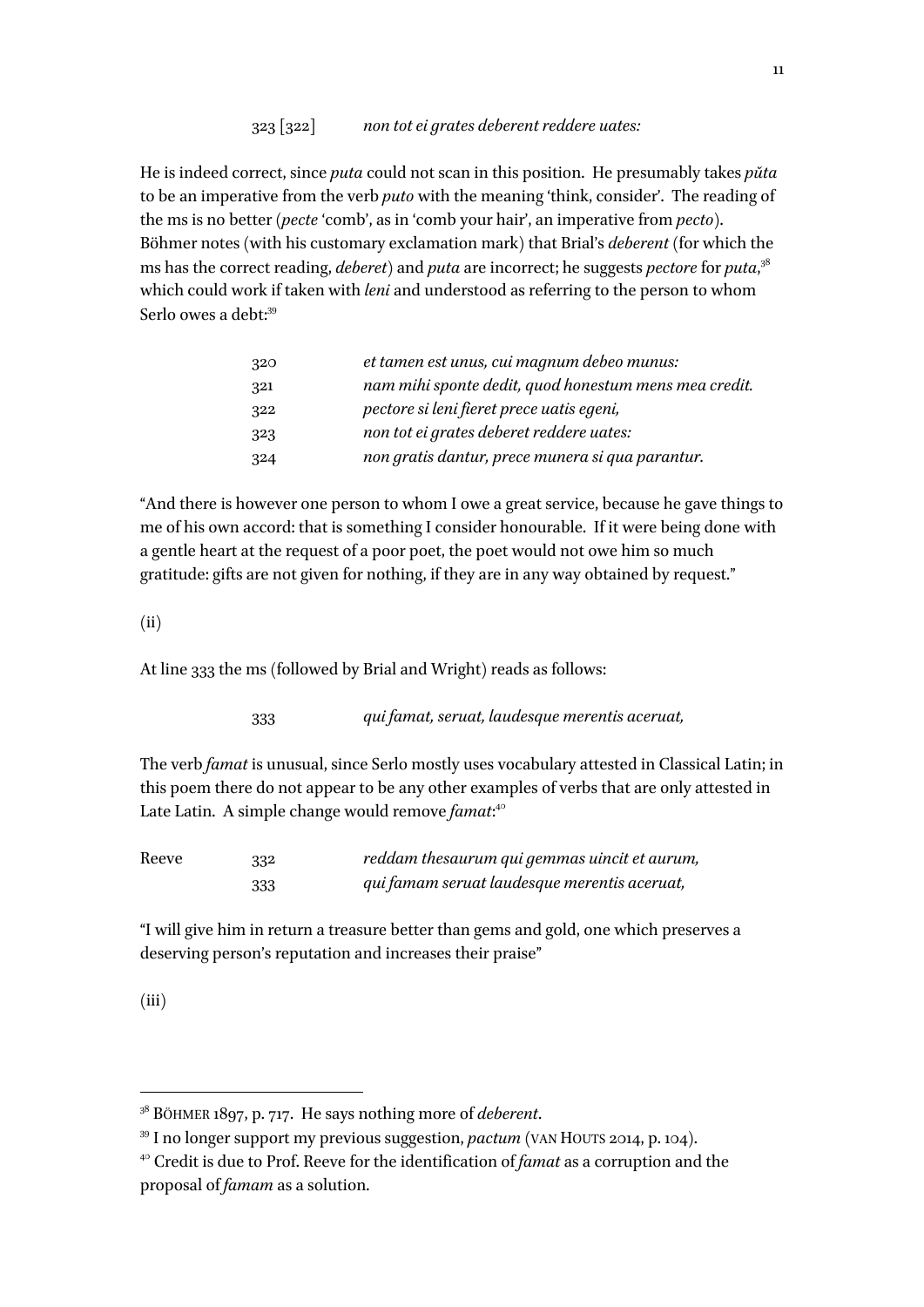I have noted above how rare elision is in this poem. At least one instance of elision should perhaps be removed by emendation. Line 275 [274] reads as follows in the ms:

ms 275 [274] *o armis ignari proceres, hebetes et auari!*

Brial erroneously reads *ignaui* in his text but adds the correct reading in a comment in BRIAL 1833: "Melius *ignari*".<sup>41</sup> He noticed, of course, that the text he had printed did not rhyme. Pillet follows BRIAL 1827 (which does not have the note with the correct reading) and therefore translates *armis ignaui* as "sans courage dans les batailles".<sup>42</sup> Böhmer seems to think the ms has *carmis* (rather than *o armis*) and suggests it be emended to *carminis*. 43

It is not only the elision in *o armis* that is cause for suspicion: the syntax is also unusual. If *armis* is a dative or ablative plural from *arma*, then it would seem natural to take it as dependent on *ignari* (just as Pillet did with *ignaui*). Yet the use of a genitive with the adjective *ignarus* would be expected even in Medieval Latin. A simple and palaeographically-plausible solution would be to read *nimis* for *armis*:

Reeve 275 [274] *o nimis ignari proceres, hebetes et auari!*

"How foolish, stupid and greedy those nobles are!"

# 5. An unsolved problem

I finish now with a problem for which I know of no acceptable solution. Line 147 in the ms does not make sense and does not scan:

ms 147 †*atria pleni modulo nec consona leni.*†

Brial attempts to correct the problem:

Brial 147 *atria plena rudi modulo, nec consona leni.*

He then makes a rather strange comment: "Forsan *laudi*, nisi de industria auctor *consonantiam* hic imperfectam reliquerit."44

Brial is therefore suggesting that *leni* should be emended to make it rhyme with *rudi*, even though elsewhere in this poem *au* only ever rhymes with *au*, and even though *rudi* is a conjecture itself. Böhmer suggests *ludi*, which is similarly unlikely.45 I suspect that *leni* is correct and that the problem is with the text surrounding *pleni*. We can at least discount

 $41$  BRIAL 1833, p. xcvi.

<sup>42</sup> PILLET 1839, p. 16.

<sup>43</sup> BÖHMER 1897, p. 717.

<sup>44</sup> BRIAL 1833, p. xciv. The emphasis on *consonantiam* is Brial's.

<sup>45</sup> BÖHMER 1897, p. 717.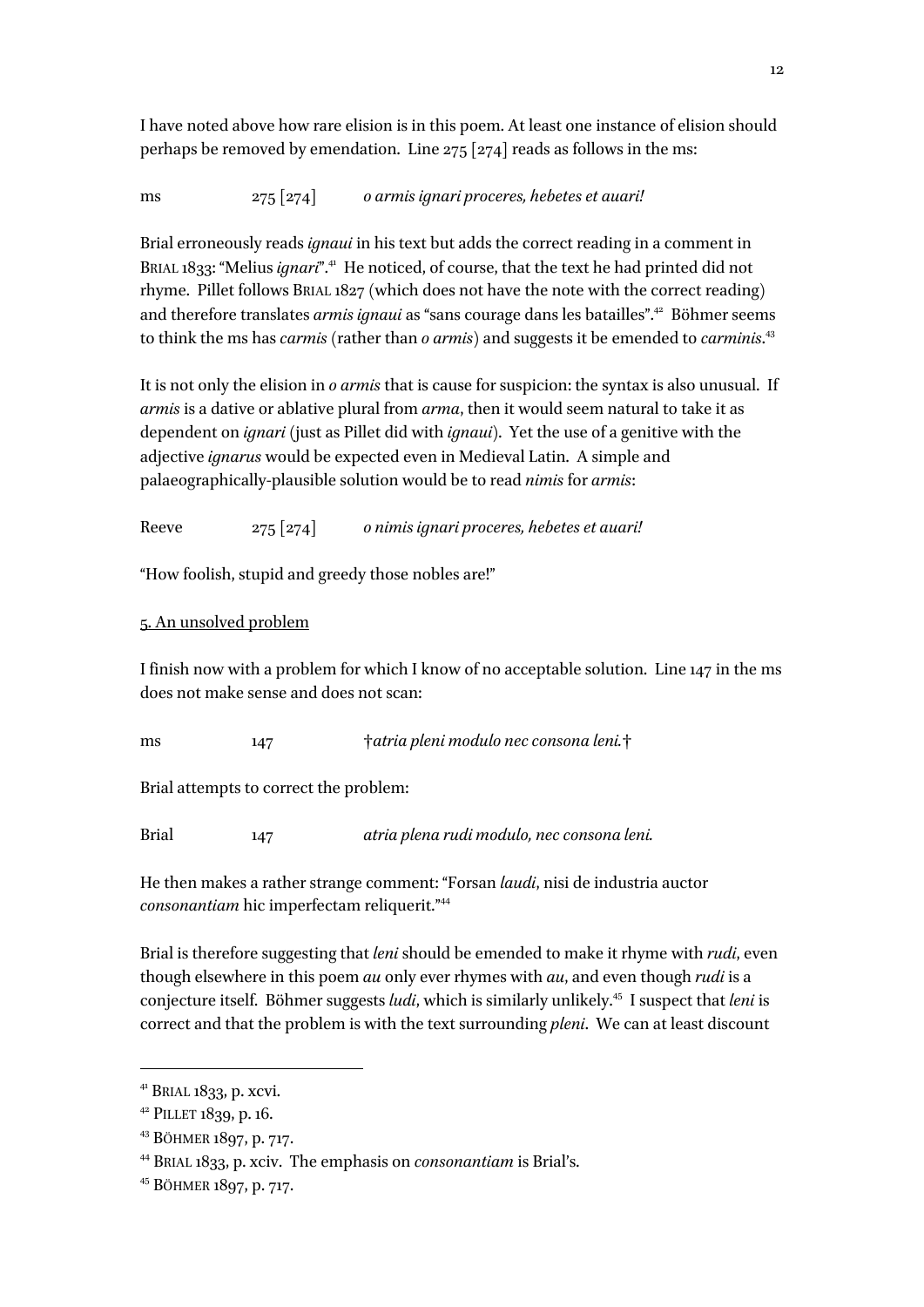the possibility that this line did not contain a rhyme when it was composed. Every single line in the poem follows the same pattern; the only lines without a rhyme are not really exceptions, since they are merely corrupt. The general meaning of the passage seems to be as follows:

| ms | 145 | ergo tot et tales personae prodigiales     |
|----|-----|--------------------------------------------|
|    | 146 | hymnos cantabunt, et more nouo resonabunt  |
|    | 147 | †atria pleni modulo nec consona leni.†     |
|    | 148 | uox huius gentis Patris aures omnipotentis |
|    | 149 | uexabit multum, grandem factura tumultum.  |

"Then so many excellent people will sing wondrous hymns, and the halls will resound in a new manner, †ringing with loud noise rather than pleasant music.† The voices of these people will greatly annoy the ears of the almighty Father and make a huge uproar."

# 6. Conclusion

Rigg noted some time ago that the absence of editions for some Medieval Latin authors is often not as problematic as the quality of the editions that have been produced. $46$  In the case of this poem, correct readings are to be found interspersed between the ms, several editions and Böhmer's article. This means that any one of these sources is frustratingly riddled with mistakes. The errors in previous editions and the ms are perhaps not always of great importance for the understanding of Serlo's poem on the capture of Bayeux, but there are practical reasons for wanting to highlight and eliminate even the most minor mistakes. If errors in the text are left uncorrected, then scholars are in danger of basing their conclusions on a faulty text. Allowing a dubious example of elision to remain in the text risks causing scholars to draw the conclusion that such elision is acceptable in this poem and other works by Serlo. Such errors could then play a part in discussions of whether a certain text is to be attributed to Serlo on stylistic grounds.

The study of Serlo's poetry has been hindered by the lack of published translations and commentaries for the majority of the poems attributed to him. A new edition, founded on a thorough reappraisal of the Latin texts in question, would not only make Serlo accessible to a far wider audience but also provide a useful resource for those already acquainted with his work.

## Bibliography

BISCHOFF, Bernhard, translated by Daíbhí Ó CRÓINÍN and David GANZ, *Latin Palaeography. Antiquity and the Middle Ages*, Cambridge, Cambridge University Press, 1990.

<sup>&</sup>lt;sup>46</sup> RIGG 1977, p. 114.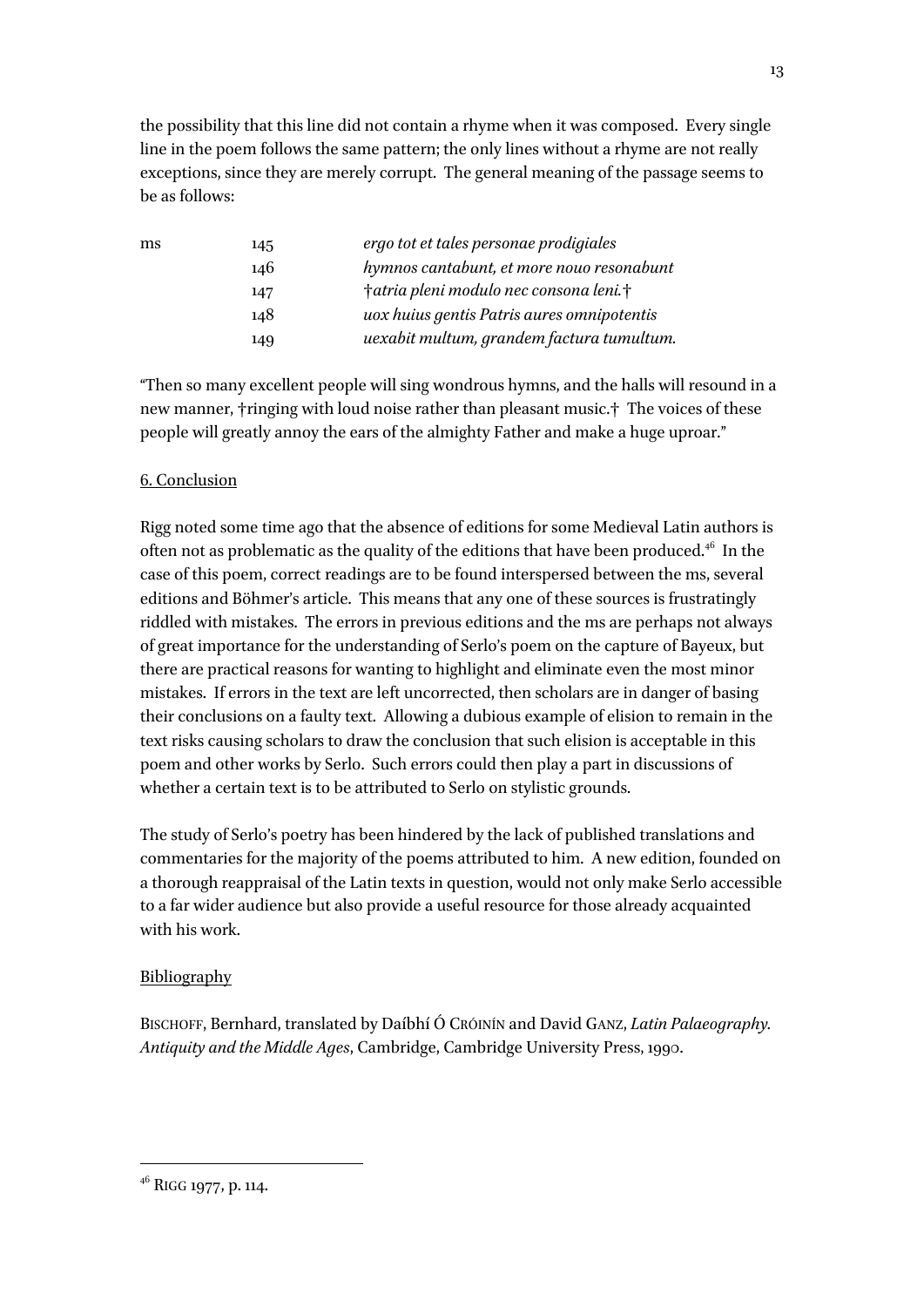BÖHMER, Heinrich, « Der sogenannte Serlo von Bayeux und die ihm zugeschriebenen Gedichte », *Neues Archiv der Gesellschaft für ältere deutsche Geschichtskunde*, 22, 1897, p. 701-738.

BRIAL, Michel-Jean-Joseph, « Notice d'un manuscrit de la bibliothèque du chevalier Cotton, faisant partie aujourd'hui du Musée britannique », *Notices et extraits des manuscrits de la bibliothèque du Roi et autres bibliothèques*, 11.2, 1827, p. 165-177.

BRIAL, Michel-Jean-Joseph, *Recueil des historiens des Gaules et de la France. Tome dixneuvième*, Paris, Imprimerie royale, 1833. [See p. xc-xcvii for Serlo's poem on the capture of Bayeux.]

BRIAL, Michel-Jean-Joseph and DELISLE, Léopold, *Recueil des historiens des Gaules et de la France. Tome dix-neuvième. Nouvelle édition*, Paris, Victor Palmé, 1880. [See p. xc-xcvii for Serlo's poem on the capture of Bayeux.]

D'ANGELO, Edoardo, « Modèles classiques de l'hexamètre historiographique normand », in *L'Historiographie médiévale normande et ses sources antiques (Xe –XIIe siècle)*, Pierre BAUDUIN and Marie-Agnès LUCAS-AVENEL (ed.), Caen, Presses universitaires de Caen, 2014, p. 307-325.

DEROLEZ, Albert, *The palaeography of Gothic manuscript books*, Cambridge, Cambridge University Press, 2003.

KER, Neil, « From 'above top line' to 'below top line': a change in scribal practice », *Celtica*, 5, 1960, p. 13-16.

LEONHARDT, Jürgen, *Dimensio syllabarum. Studien zur Prosodie- und Verslehre von der Spätantike bis zur frühen Renaissance*, Göttingen, Vandenhoeck & Ruprecht, 1989.

NORBERG, Dag, *Introduction à l'étude de la versification latine médiévale*, Stockholm, Almqvist & Wiksell, 1958.

NORBERG, Dag, translated by Grant C. ROTI and Jacqueline de La Chapelle SKUBLY, edited and with an introduction by Jan ZIOLKOWSKI, *An introduction to the study of Medieval Latin versification*, Washington, D. C., The Catholic University of America Press, 2004.

PILLET, Victor-Évremont, *Serlon*, Bayeux, Clément Groult, 1839.

PLUQUET, Frédéric, *Essai historique sur la ville de Bayeux et son arrondissement*, Caen, T. Chalophin, 1829.

RIGG, A. George, « Medieval Latin », in *Editing medieval texts*, A. George RIGG (ed.), New York, Garland Publishing, 1977, p. 107-125.